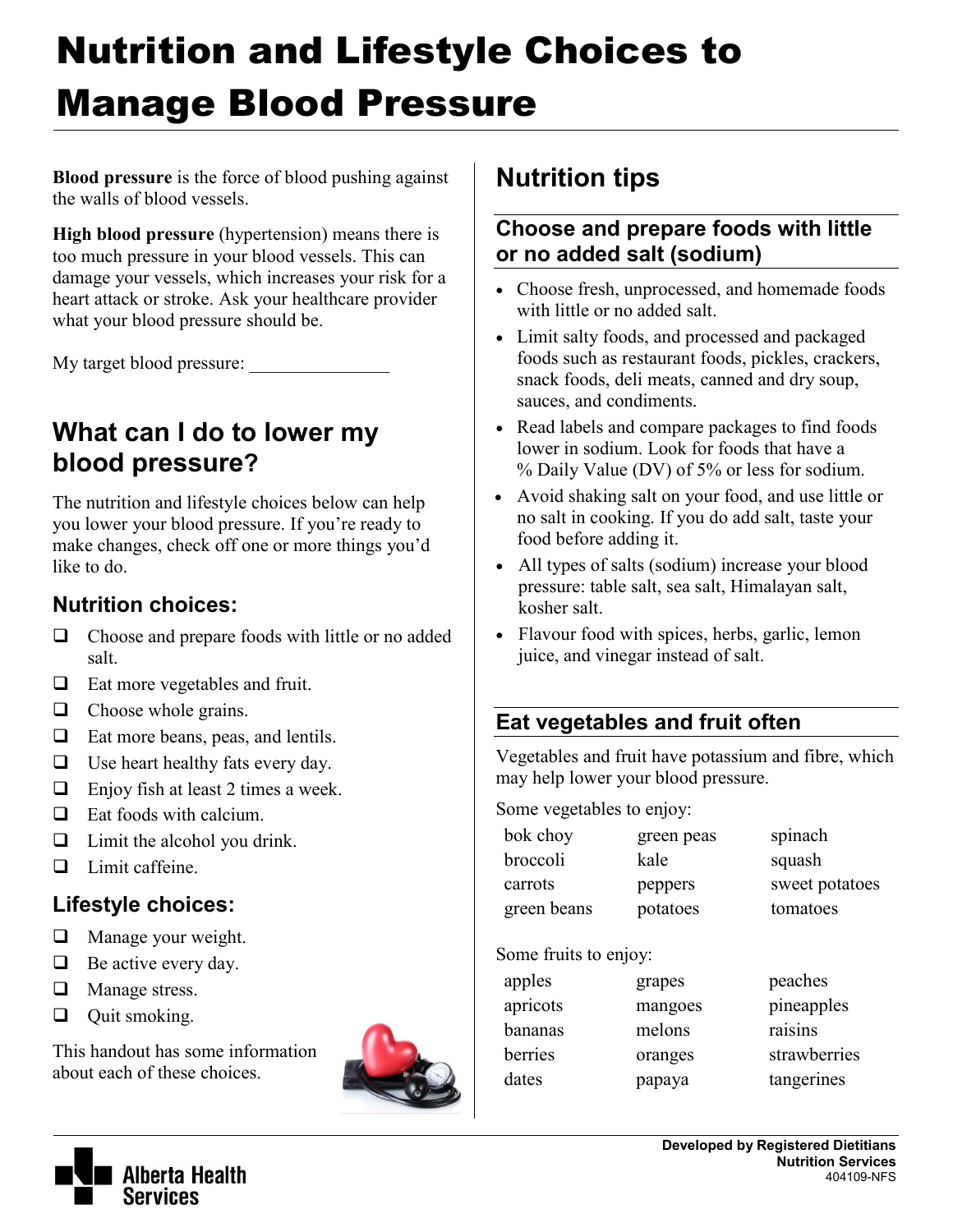The tips below can help you eat more vegetables and fruit every day.

- At meals, fill half your plate with vegetables or fruit.
- Have fruit at breakfast or for a morning snack.
- Add raw vegetables to your sandwich at lunch, or bring homemade soup with vegetables to school or work.



- Add fruit to salads, yogurt, and cereal.
- Add vegetables to casseroles, chili, and sauces.
- Have fruit as dessert.
- Try a new vegetable and fruit every month.

#### **Choose whole grains**

• Read the ingredient lists on food packages. Look for the words *whole grain* on packages of bread, cereal, crackers, pasta, and couscous.

Here's an example of an ingredient list on whole grain bread:

**Ingredients:** Whole grain whole wheat flour, water, yeast, sugar, vegetable oil, wheat gluten, salt, vinegar, calcium propionate, sorbic acid, monoglycerides.

 Try quinoa, barley, bulgur, or brown rice with your meals.

#### **Eat more beans, peas, and lentils**

- At some of your meals, replace meat with cooked, dried beans, peas, or lentils.
- Add kidney beans, chickpeas, and lentils to soups, casseroles, salads, and spaghetti sauce.
- Try hummus with vegetables at a meal or snack.

## **Use heart healthy fats every day**

**Use small amounts of healthy fats** like the ones below.

- olive, canola, peanut, sunflower oil
- soft margarines with 0 grams trans fat
- ground flax, chia seeds, or hemp seeds; add these to yogurt, cereal, salad, smoothies



• small amounts of nuts like walnuts, almonds, pecans, pistachios

#### **Reduce unhealthy fat**

- Choose lean meat and cut off the fat before cooking.
- Take the skin off chicken before cooking.
- Limit butter, cream, and lard.
- Avoid hard margarine, shortening, and foods with *hydrogenated oil* in the ingredient list.
- Limit fried and deep fried foods.

#### **Enjoy fish at least 2 times a week**

- Eat fish high in omega-3 fats: salmon, sardines, herring, mackerel, trout, Arctic char.
- Choose fresh, frozen, or no salt added canned fish.

#### **Eat foods with calcium**

Try to have at least 2 servings of foods higher in calcium every day.

#### **Examples of foods higher in calcium:**

- $\bullet$  milk or yogurt, 0% (skim) or 1% milk fat (M.F.)
- cheese with less than  $20\%$  M.F.
- **OGURT** • fortified soy, almond, and rice beverages; read labels to find brands which have been fortified with calcium (almond and rice beverages are much lower in protein than milk and soy beverages)
- tofu made with calcium
- salmon or sardines, canned with bones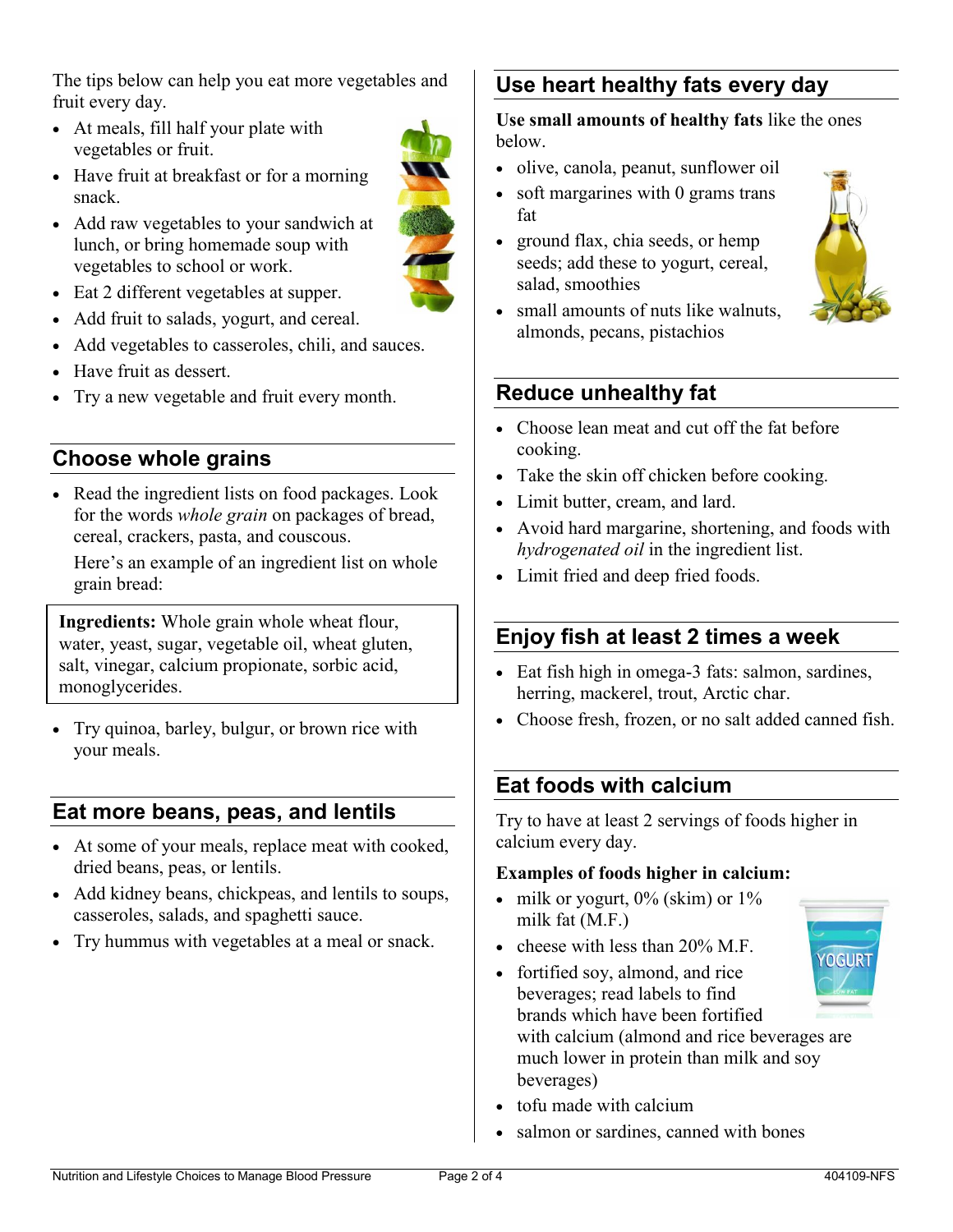### **Limit the alcohol you drink**

- If you use alcohol, follow these guidelines:
	- o for everyone: 2 or less drinks a day
	- o for women: 9 or less drinks a week
	- o for men: 14 or less drinks a week
- One drink of alcohol is:
	- o 12 ounces (355 mL) of beer
	- o 5 ounces (148 mL) of wine
	- $\circ$  1<sup>1</sup>/<sub>2</sub> ounces (44 mL) of liquor

#### **Limit caffeine**

Caffeine is found in coffee and coffee-based drinks, tea, colas and other pop, and energy drinks.

Limit caffeine to no more than 400 mg a day. This is equal to 2–3 cups (8 ounces each) or 500–750 mL of coffee.

## **Lifestyle tips:**

#### **Manage your weight**

If you're at a healthy weight, try to stay there.

If you have extra weight, losing even a small amount of weight can lower your blood pressure. Losing 5 kg (11 lbs) or more may lower your blood pressure further.

- Making healthy nutrition and lifestyle choices, like the ones in this handout, may help you to manage your weight.
- After you have lost weight, carry on with your healthy choices to maintain your weight loss.

If you don't know what a healthy weight is for you, or would like help to manage your weight, ask your doctor to refer you to a dietitian.

### **Be active everyday**

Activity helps to lower your risk for heart disease and other diseases. It may help lower your blood pressure and improve your blood cholesterol. Activity also makes you stronger, and may give you a better quality of life.

- If you're not active now, check with your doctor or healthcare provider before you start being active. Start with a few minutes a day and increase your time slowly.
- Be active for at least 30–60 minutes,  $4-7$  days a week.
- Choose activities that make your heart beat faster:
	- o brisk walking
	- o swimming
	- o bike riding
	- o sports
	- o running

You should breathe faster but still be able to talk.

- On at least 2 days a week do activities to strengthen your muscle and bone:
- o heavy yard work
- o lifting weights
- o yoga
- A pedometer is a device that counts how many steps you take as you walk or run. Use a pedometer and write your steps in a journal.



Review your journal to watch your progress, create daily step goals, and stay on track.

• If you're not sure what type and amount of physical activity is right for you, ask your healthcare provider.